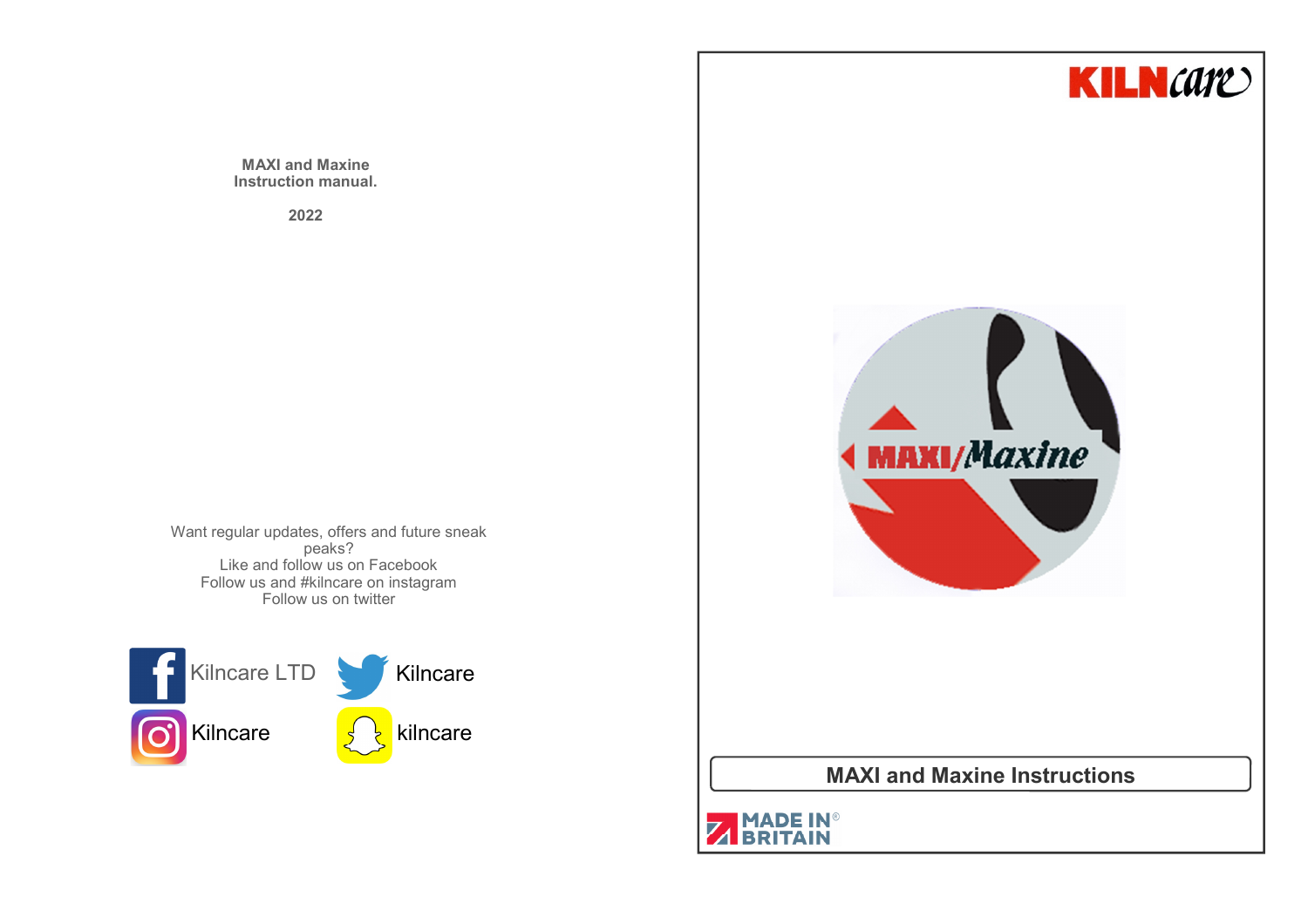**Thank you for choosing to purchase one of the MAXI family of kilns for your flamework.**

**We hope you will have many years happy use out of your kiln.** 

**This family of kilns underwent a huge amount of research and testing in order to make it, what we believe, the best bead annealing / flamework kiln available today.**

**Please read this manual fully to get to know your kiln before use.**

#### **Index**

Page 2Safety notices.

- 4For your records.
- 5Where to site your kiln.
- 5Electrical connection.
- 6Putting it together.
- 7Initial firing.
- 8Operation.
- 9KCR32C
- 10Looking after your kiln / Element replacement
- 11Trouble shooting.
- 12Contact us.
- 13Notes.
- 15 CE Certificate.

## **Safety notices**

Your MAXI / Maxine is designed and built to meet all European Directives and British Standards.

# **European Declaration of Conformity.**

Kilncare Limited, The Kiln Works, 907 Leek New Road, Baddeley Green, Stoke on Trent, Staffordshire, England, ST2 7HQ.

We declare that the equipment described below was manufactured ourselves to comply with directives listed.

 We do not give any assurance that the equipment is suitable for any purpose other than that listed below and must be operated and maintained in accordance with our operating instructions.

> **Products.**MAXI.Maxine.

**Directives.**

 LVD - Low Voltage Directive 2006/95/EC. EMC - Electromagnetic Compatibility Directive 2004/108/EC# $\#$ The equipment is intended for use only in premises having a service current capacity of 100 A per phase, supplied from a distribution network having a nominal voltage of 400/230 V, The user should determine in consultation with the supply authority, if necessary, that the service current capacity at the interface point is sufficient for the equipment.

**Harmonized Standards.**BS EN 1088:1995+A2:2008, BS EN 55014-1:2006, BS EN 55014-2:1997.

> **Description.** Flamework, bead annealing Kiln.

**Purpose of use.** For the annealing of glass beads and flamework up to the maximum temperature stated on the kiln data plate.

> **Product serial number.**As per affixed data plate.

> > **Manufacture year.**2022

Technical documentation is held for this product.

 Lee Sherwin,Director,

Shauen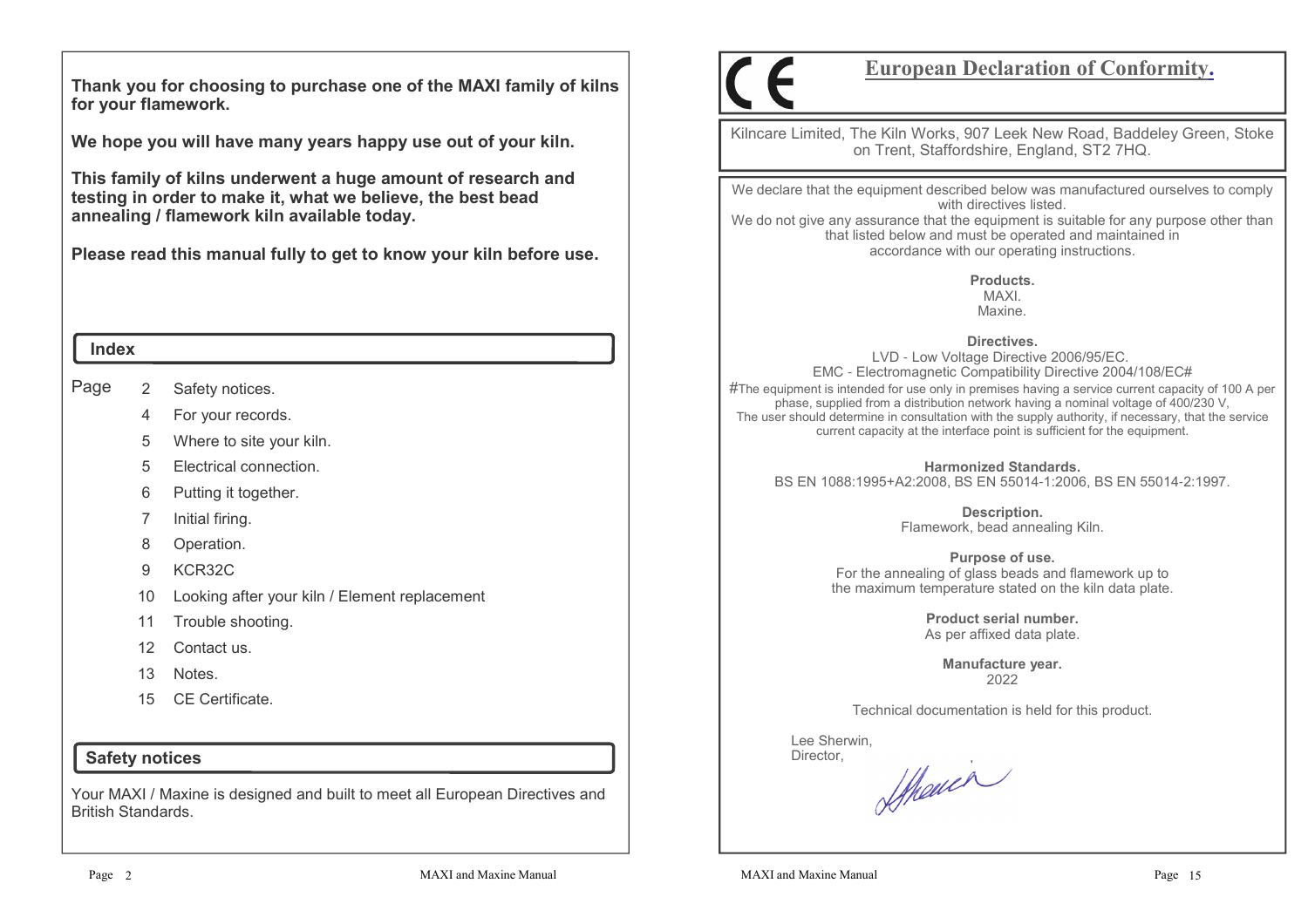However, as with all kilns, there are certain measures that you must take to achieve optimum safety.

# **Electricity**

 The MAXI / Maxine meets all Electrical Safety Directives, however, the kilns are electric and as such certain measures should be taken.

Keep the kiln dry.

Never attempt to remove any of the kiln cover panels or do any repair work when the kiln is plugged into a mains electricity socket.

Never use the kiln if external cables are damaged.

Have the kiln tested by a competent person at least every 12 months.

# **Hot Surfaces**

 The kiln will have hot surfaces. Do not touch the kiln, other than to lift the doors, when it has been on for any period of time as the case temperatures will rise with time.

Keep pets clear at all times.

Keep the kiln clear of flammable items such as curtains etc.

# **Door seal**

 While the kiln is settling in you will find that the seal brush on the bottom of the door will drop small threads. This is a part of the kilns characteristics. Over time sections of the brush will turn into many, many "bristles" and ensures for a gentler operation the more the kiln is used.

 To speed this softening period it is advised that the external mandrel rests are fitted. Each operation of the doors will then cause the seal to brush across the external mandrel rest.

# IMPORTANT

 During the softening period for the door seal there is a risk that smaller, light weight beads may be dislodged from their seating in the rear rack. This is due to the seal still being stiff.

The seal may "grab" the mandrel and dislodge it.

 If, as mentioned above, the external mandrel rests are used during the initial firings, they should offer some protection against the beads being ejected from the kiln. Special care must be taken however during the early door operations to ensure that the mandrels and beads are not dislodged.

 There is only a small chance that this issue may arise and with a little care during the initial period, any cases can be easily avoided.

The door seal will soften quickly and normal operation can begin.

—————————————————————————————

—————————————————————————————-

—————————————————————————————

—————————————————————————————-

—————————————————————————————

—————————————————————————————-

—————————————————————————————

—————————————————————————————-

—————————————————————————————

—————————————————————————————-

—————————————————————————————

—————————————————————————————-

—————————————————————————————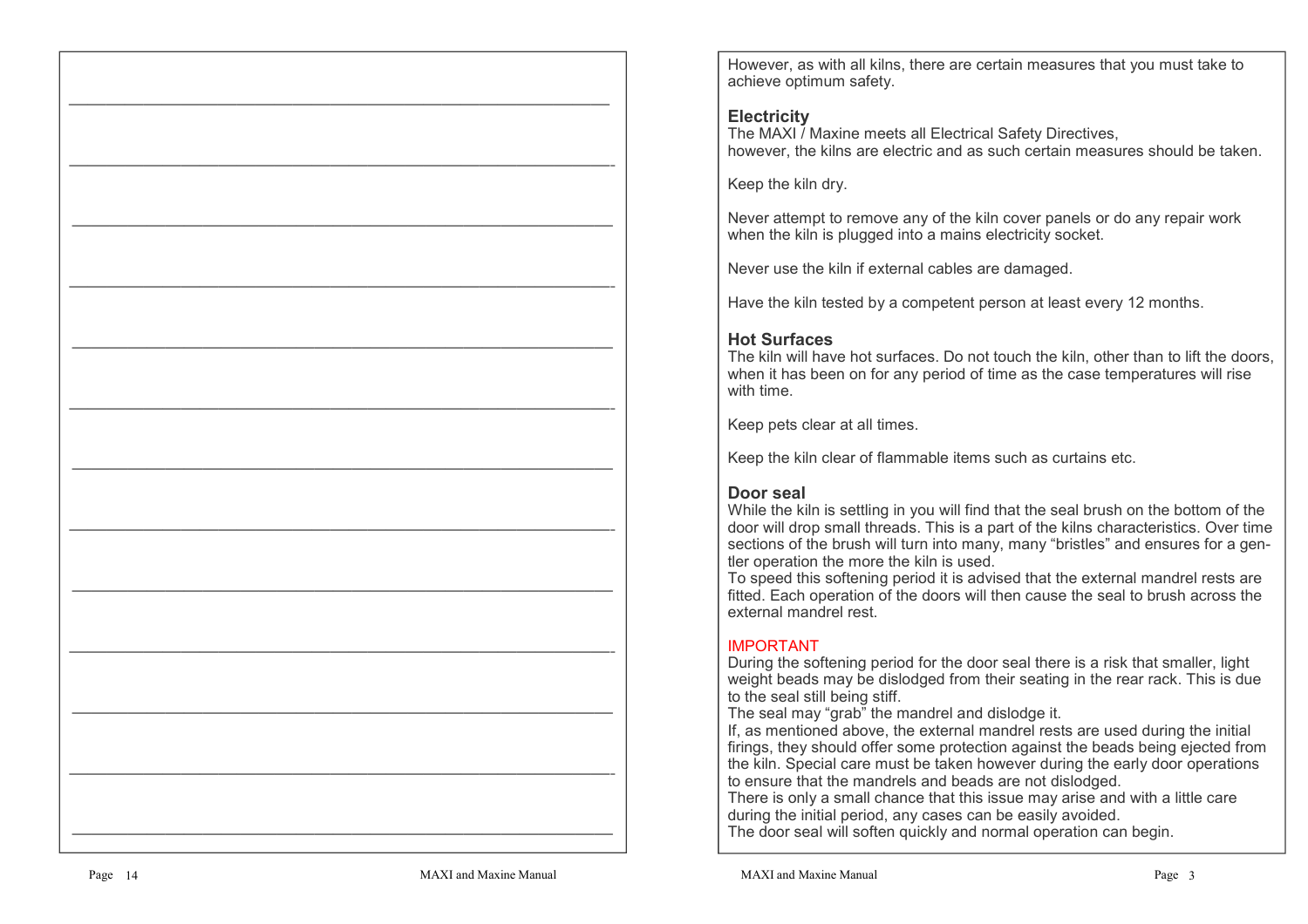# **Portable Appliance Testing**

 It is possible, depending on the type of establishment that the kiln is to be used in that the kiln may be required to be Portable Appliance Tested along with other electrical items.

 It is important that the KCR1 controller is disconnected before testing or there is a risk of the high voltage associated with the test effecting the controller permanently.

On initial testing, the kiln may show a low insulation resistance reading, this is normal and will improve as the kiln dries. Kilns are porous by nature and will absorb moisture from the atmosphere, especially if the kiln is new or has had a period of inactivity.

Periods of testing will be stipulated by the testing body.

# **Your new arrival**

**For your records**

**Date of purchase. \_\_\_\_\_\_\_\_\_\_\_\_\_\_\_\_\_\_\_**

**Company purchased from \_\_\_\_\_\_\_\_\_\_\_\_\_\_\_\_\_\_\_\_**

**First date of use** 

### **Unpacking your kiln**

 Once unpacked, please show consideration to the environment when disposing of your kiln packaging.

#### **Contents**

Inside the box your kiln comes in there will be:

- 1 x MAXI or Maxine kiln.
- 1 x KCR32C controller.
- 1 x KCR32C bench stand.
- 1 x spare half rack.
- 3 x full racks (in kiln).
- 1 x 1/3 mandrel rest.
- 1 x 2/3 mandrel rest.
- 2 x floor raising boards.
- 1 x instruction manual.

### **Where to install your kiln**

 Position the kiln allowing a minimum of 30cm clearance around both sides. The kiln casing will get hot and so any combustible material must be kept at a safe distance. Never leave combustible materials on the kiln lid or touching the kiln during a firing.

 **Notes**————————————————————————————— —————————————————————————————- ————————————————————————————— —————————————————————————————- ————————————————————————————— —————————————————————————————- ————————————————————————————— —————————————————————————————- ————————————————————————————— —————————————————————————————- ————————————————————————————— —————————————————————————————-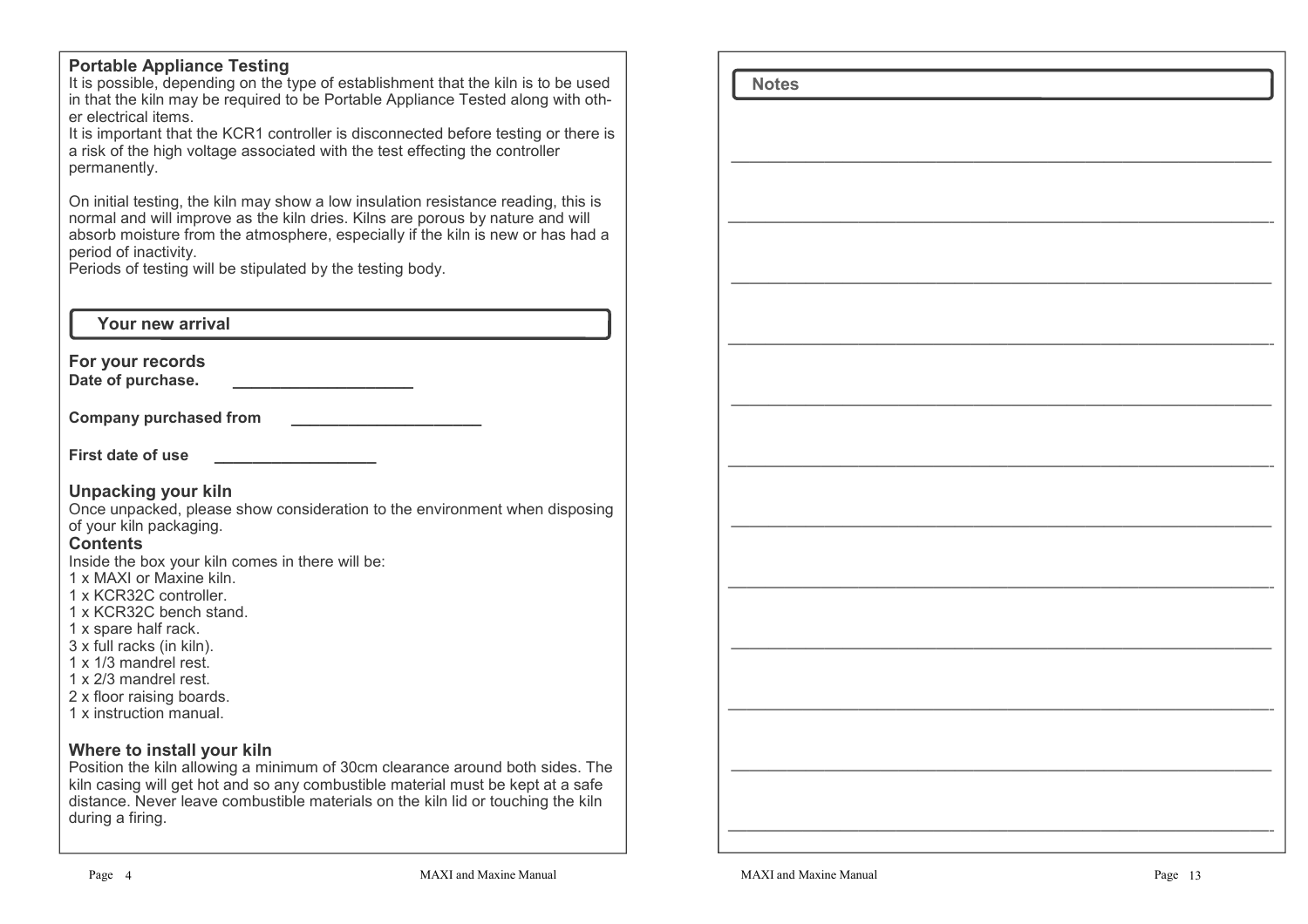## **KCR32C shows an ERROR message.**

Consult the KCR32C manual and contact Kilncare.

#### **Plug top is getting hot.**

 The plug top will get slightly warm with use but if it is getting hot consult a qualified electrician to test the condition of the socket outlet.

#### **A crackling noise can be heard when the kiln is firing.**

 This will be a loose connection and needs to be fixed immediately by a competent person.

Continued use will almost result in the connection failing.

#### **The kiln temperature is fluctuating substantially.**

 When loading the kiln with beads, remember to always close the doors properly. Be brisk but smooth whilst loading.

 Don't keep the doors open any longer than is necessary, merely a few seconds to load the bead.

# **Back up**

We pride ourselves on our back up and after sales service and so in the unlikely event of any problems please do not hesitate to call our staff for friendly help and advise.

#### **Contact us**

**Kilncare ltd, The Kiln Works, 907 Leek New Road,Baddeley Green, Stoke on Trent, Staffordshire, United Kingdom.ST2 7HQ,Tel 0+44 1782 535915 / 535338**

> **E-mail sales@kilncare.co.ukWeb www.kilncare.co.uk**

Do not site the kiln close to flammable items such as curtains etc.

The floor or bench must be capable of carrying the weight of the kiln.

The MAXI / Maxine does have air clearance under it and so there should be no need to protect the bench top, however, if your firings are to be prolonged then it is advisable to sit the kiln on a heat resistant material.

#### I**MPORTANT**.

 The doors of the kiln will see high temperatures as will the opening at the bottom of the doors, so careful consideration must be given to siting with regard to the safety of children and pets.

As the kiln is designed to have hot mandrels protruding from the doors this must also be taken into consideration with regard to the above.

Remember, whilst the kiln is cooling it may be possible that the external case temperature actually increases.

Do not site the kiln outside.

It is advised to site the kiln in a room that has ventilation.

## **Electrical connection**

 The MAXI / Maxine is fitted with a plug top. It is designed to work from standard 230v socket outlets.

It is not advisable to use the kiln from an extension lead.

The electrical supply MUST have a sound earth connection.

It is advisable to have your chosen socket outlet tested by a qualified electrician prior to use to ensure its sound condition.

#### **KILNS AND R.C.D. "TRIPS"**

 Due to the reasons stated above and to insulation material properties, a certain amount of leakage to earth will probably be evident, therefore the fitting of a 30ma R.C.D. in the circuit can create a fault condition at low temperatures if the kiln is damp, at higher temperatures as the kiln insulation heats up, when first fired or used after a long period of inactivity.

This problem is relatively rare but can be solved by the fitting of a 100ma R.C.D.

Consult us or a fully qualified electrician for advise.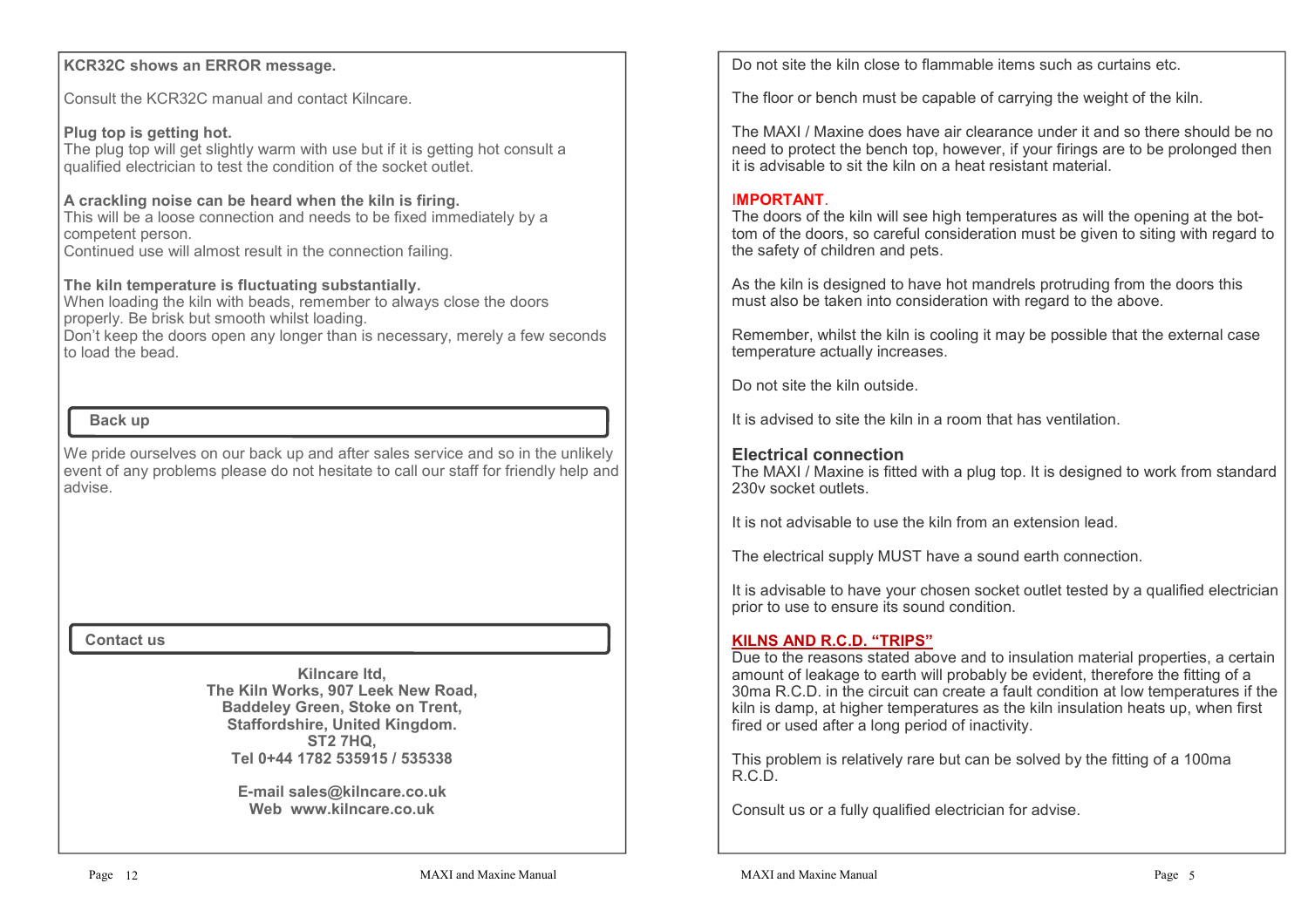# **Putting it together**

Position the kiln where it is to be used taking into consideration the safety notices as described.

At rear of the power box side of the kiln there is a grey socket. This is for the KCR32C and matches the plu on the end of the KCR32c lead.

 The plug will only insert one way and once it is fully inserted it is important that the retaining clamp is clipped over it to ensure that the controller always has a good connection to the kiln.

Site the KCR32C in a position that is convenient for your usage but in a position that is away from the immediate heat around the kiln door area.

Never sit the KCR32C on the top of the kiln.

The KCR1 has a stand supplied that allows the controller to be sat on a bench top at an angle. To use this stand, remove the KCR32C from its holster and fix the holster to the KCR32C bench stand using the M4 nuts and pins provided. If the KCR32C is to be wall mounted then the KCR32C holster mounts directly to the wall.

## **Accessories**

MAXI is designed to have various uses and also to enable the user to choose a system that suits them the best. With your MAXI you will also have, 1 x 1/3 mandrel rest, 1 x 2/3 mandrel rest, 2 x half floor boards and 1 x low internal rack.

Here are a few differing ways of using your MAXI.

In standard form with the 3 x full racks inserted the kiln can be used for all applications.

For large Mandrels 1 x full rack can be replaced with the half rack. Simply roll back the fibre blanket in the floor to replace the rack. There is a cut out in the rear left of the fibre to enable access.

If the larger mandrel is long, one of the mandrel rests can be clipped onto the front of the kiln.

 It is designed that the 1/3 mandrel rest matches up with the half rack if both are used on the left hand side of the kiln.

Of course, the half rack can be positioned anywhere in the kiln and if need be the 2/3 mandrel rest can also be used.

#### move.

 Also check that the end of the element connections will be clear of the element connection panel lid when it was re-fitted.

Now replace the roof fibre by tilting the front down first and placing it behind the front face seal.Drop the roof into position.

Re-fit the element support bars and fasten them off above the roof.

Re-fit the kiln top plate.

Reconnect the elements ensuring the connections are tight.

Replace the element connection panel lid.

**IMPORTANT**. For element replacement is strongly advised that the room is ventilated and that a suitable P2 standard respiratory mask is used.

# **Kiln trouble shooting**

### **KCR32C has no lights**

Check that the isolator that the kiln is plugged into/connected to is turned on.

Check the KCR32C is turned on via its power switch on the top of the KCR32C

With the kiln unplugged/disconnected, check the control plug attached to the KCR32C is correctly inserted into the control socket at the rear of the kiln and that it is secured with the socket clamp.

If the above appear correct contact Kilncare.

**KCR32C is working correctly, is showing that the kiln is receiving power but the kiln is not heating up and orange light is not illuminating.** With the kiln unplugged, check the control plug attached to the KCR32C is correctly inserted into the control socket at the rear of the kiln and that it is secured with the socket clamp.

Is the lid safety switch operating correctly? Inside the right hand lid element panel there is a tilt switch which shuts off as the lid opens. The lid has to be in the closed position before the tilt switch will allow the elements to heat.

If the above appear correct contact Kilncare.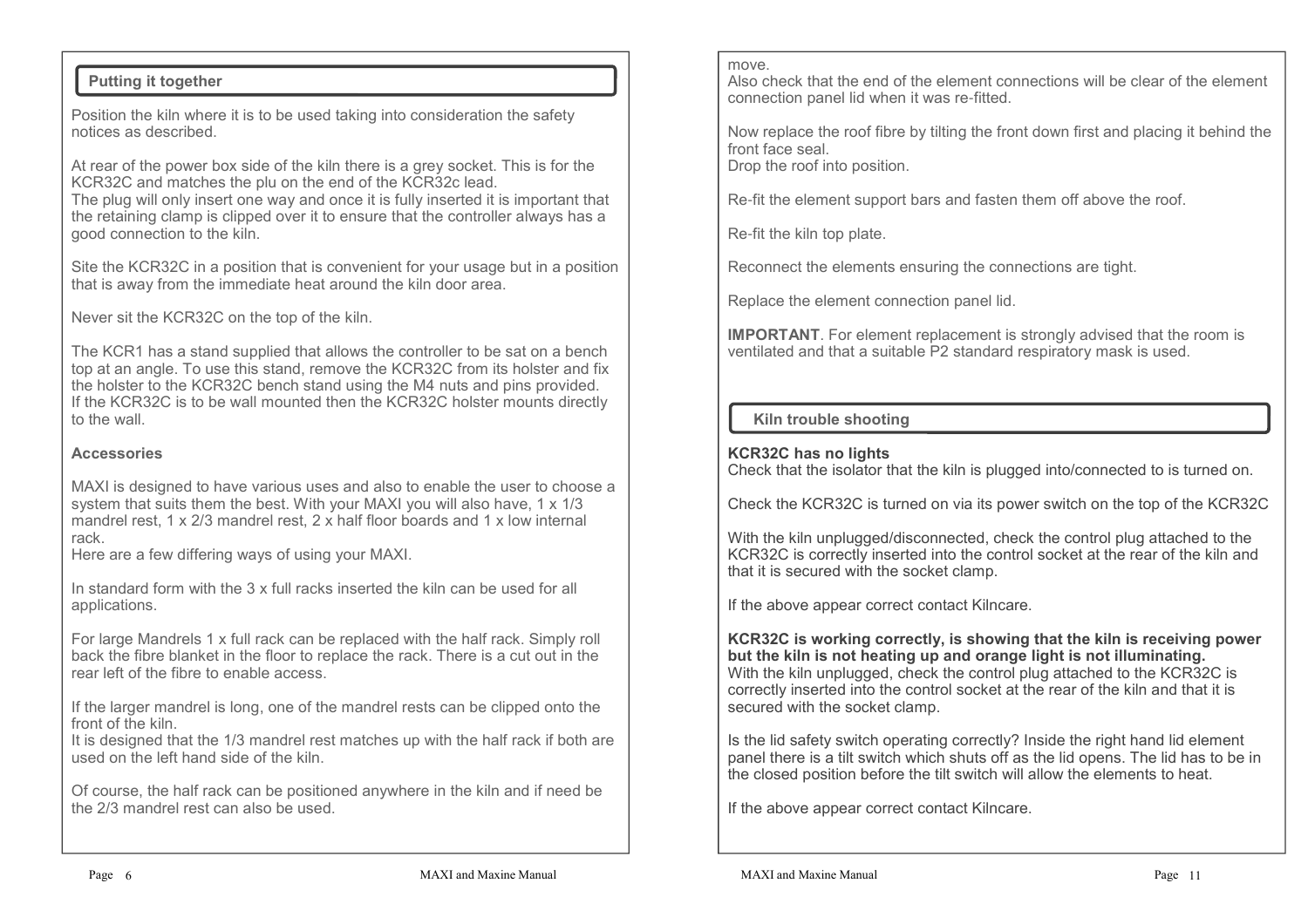# **Looking after your kiln**

Basic good house keeping will ensure you have years of use from your kiln.

Keep the chamber clean and free from excessive debris.

 To help with cleaning, the lower front face of the kiln will lift clear and can be removed, they must always be put back with the smaller section on the left. Remember as mentioned earlier, always wear appropriate clothing and dust mask when handling refractory materials.

Your MAXI / Maxine are extremely hardy kiln but as with all kilns, they will benefit from yearly checks on the electrical connections.

## **Element Replacement.**

Firstly, unplug the kiln from the electrical supply then unscrew the side cover plate to the electrical connection box on the right hand side.

Disconnect the element.

Now unscrew and remove the kiln top plate.

There are 2 U-shaped element support bars under the element in the chamber. These bars pass up through the roof. Unclip the bars on the top of the kiln and remove them downwards.

### Carefully lift out the roof fibre.

The roof fibre is bound together by a stainless steel frame.

 Take care that all the fibre remains in the frame as you remove the roof fibre. Always lift the rear of the roof fibre first so as to allow it to slide backwards as it comes out so as to protect the chamber front face seal.

Now slacken the element glands and remove the gland nuts.

 Underneath the element gland nuts there is an olive that grips the element outer sheath. Remove this olive.

The element can now be slide out of the glands and removed from the kiln.

Slide the new element into the glands as the old element was removed.Replace the olives or fit new ones.

Re-fit the gland nuts. Ensure that there is at least 5mm of element sheath protruding from the cable gland before it is tightened. Make sure the gland nuts are tight enough to ensure that the olives will grip the element sheath so it cannot

For long mandrels the 1/3 and 2/3 mandrel rests can be used to give stability. For larger flamework, the 2 x floor boards can be inserted to give a flat opening for easy placement of the work.

 It is recommended that both boards be inserted together to avoid uneven chamber temperatures.

The racks do not need to be removed to insert the boards.

For general usage the MAXI can be used in many combinations.

If preferred, the full or half racks can be removed then inserted onto the top layer of fibre blanket rather than below it.

The internal racks can be removed altogether.

Any number of the racks can be used at any one time in any combination.

The mandrel rests can be used in any combination or not at all.

NOTE. When handling insulation product it is always advisable to wear appropriate protective clothing and dust mask.

# Initial firing

## **Door catches**

 Both doors have a door catch that secure the doors in the closed position. The catches are designed to be single handed, semi automatic operation. With the door in the closed position the catch should be engaged over the door handle holding the door closed.

 To open the door, lift the catch with the thumb of the hand you are using to hold the door handle, the catch only need to be flicked open as far as is necessary to allow the door handle to pass under it.

As the door clears the catch let it drop back to its closed position.Place you bead or piece.

 Close the door in a normal manner, as the door reaches the catch it will automatically lift it and then drop over the back of the handle to secure the door closed. There should be no need to touch the catch when closing the door.**Note.**

 When the door is closed, the door will not seal tightly to the chamber brick, there will always be a gap to allow for expansion.

# **First heat up.**

 Before using the kiln it is advisable to fire the kiln empty, up to working temperature of 520 degrees centigrade at a rate of around 400 degrees per hour. **This is pre-programmed into the KCR32C as Program 23.**